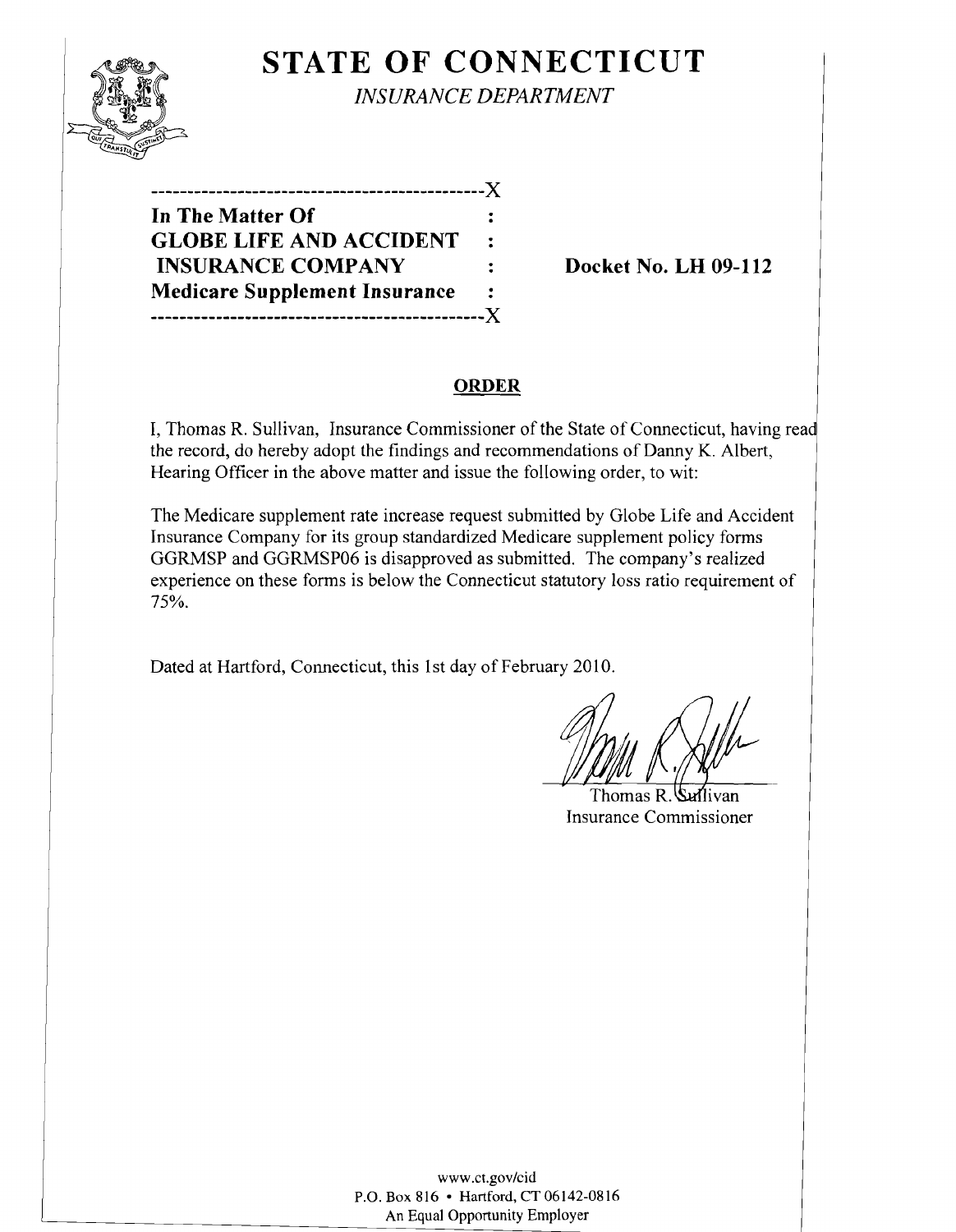

**STATE OF CONNECTICUT** *INSURANCE DEPARTMENT* 

**----------------------------------------------)( In The Matter Of: GLOBE LIFE AND ACCIDENT** : Docket No. LH 09-112 **INSURANCE COMPANY Medicare Supplement Insurance ----------------------------------------------)(** 

## **PROPOSED FINAL DECISION**

#### 1. INTRODUCTION

The Insurance Commissioner of the State of Connecticut is empowered to review rates charged for individual and group Medicare supplement policies sold to any resident of this State who is eligible for Medicare. The source for this regulatory authority is contained in Chapter 700c and Section 38a-495a of the Connecticut General Statutes.

After due notice a hearing was held at the Insurance Department in Hartford on January 13,2010 to consider whether or not the rate increase requested by Globe Life and Accident Insurance Company on its group standardized Medicare supplement business should be approved.

No one from the general public attended the hearing.

No representatives from Globe attended the hearing.

The hearing was conducted in accordance with the requirements of Section 38a-474, Connecticut General Statutes, the Uniform Administrative Procedures Act, Chapter 54 of the Connecticut General Statutes, and the Insurance Department Rules of Practice, Section 38a-8-1 et seq. of the Regulations of Connecticut State Agencies.

A Medicare supplement (or Medigap) policy is a private health insurance policy sold on an individual or group basis which provides benefits that are additional to the benefits provided by Medicare. For many years Medicare supplement policies have been highly regulated under both state and federal law to protect the interests of persons eligible for Medicare who depend on these policies to provide additional coverage for the costs of health care.

Effective December 1, 2005, Connecticut amended its program of standardized Medicare supplement policies in accordance with Section 38a-495a of the Connecticut General Statutes, and Sections 38a-495a-l through 38a-495a-21 of the Regulations of Connecticut Agencies. This program, which conforms to federal requirements, provides that all insurers offering Medicare supplement policies for sale in the state must offer the basic "core" package of benefits known as Plan A. Insurers may also offer anyone or more of eleven other plans (Plans B through L).

> www.ct.gov/cid P.O. Box 816 • Hartford, CT 06142-0816 An Equal Opportunity Employer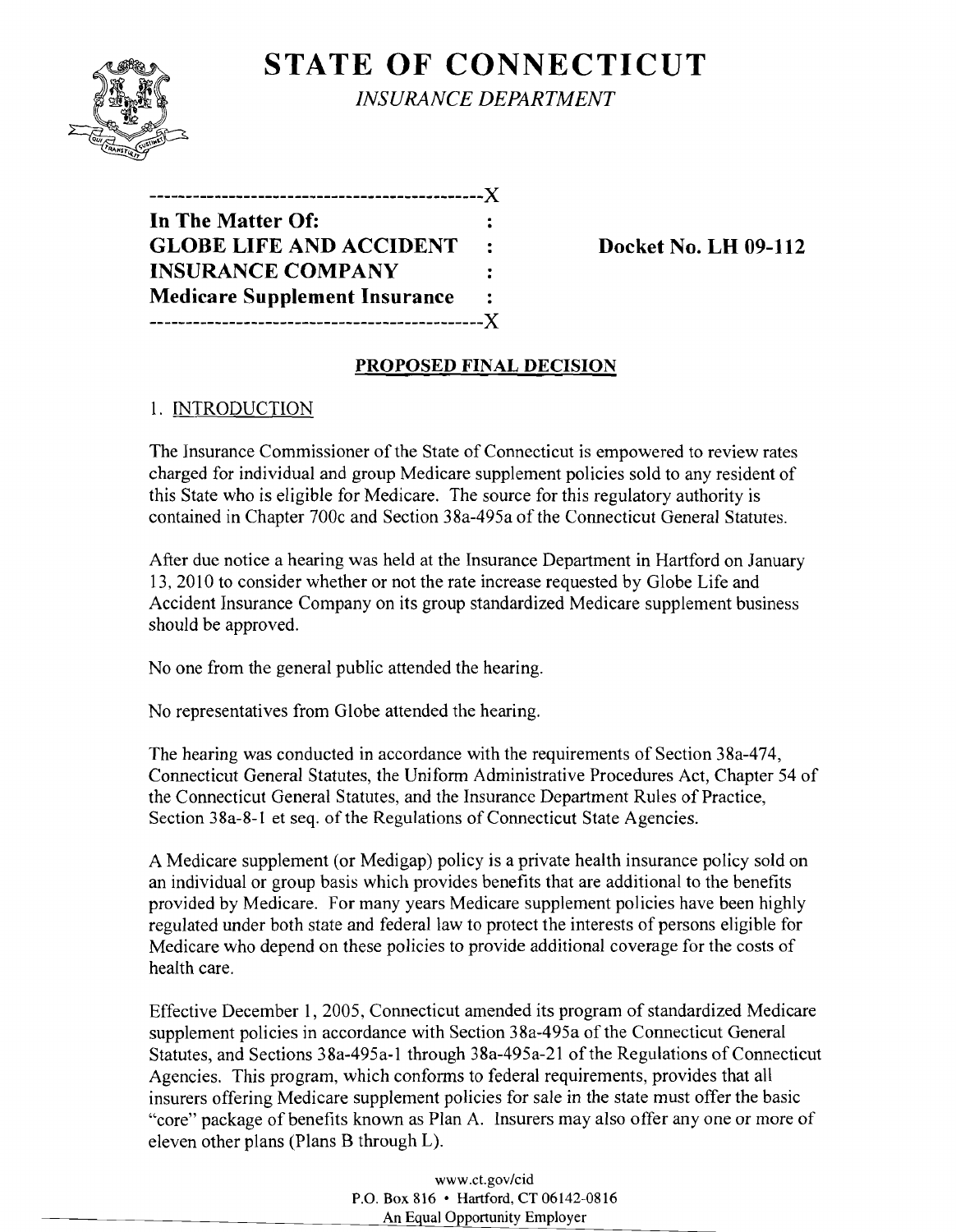Effective January 1,2006, in accordance with Section 38a-495c of the Connecticut General Statutes (as amended by Public Act 05-20) premiums for all Medicare supplement policies in the state must use community rating. Rates for Plans A through L must be computed without regard to age, gender, previous claims history or the medical condition of any person covered by a Medicare supplement policy or certificate.

The statute provides that coverage under Plan A through L may not be denied on the basis of age, gender, previous claims history or the medical condition of any covered person. Insurers may exclude benefits for losses incurred within six months from the effective date of coverage based on a pre-existing condition.

Effective October 1, 1998, carriers that offer Plan B or Plan C must make these plans as well as Plan A, available to all persons eligible for Medicare by reason of disability.

Insurers must also make the necessary arrangements to receive notice of all claims paid by Medicare for their insureds so that supplemental benefits can be computed and paid without requiring insureds to file claim forms for such benefits. This process of direct notice and automatic claims payment is commonly referred to as "piggybacking" or "crossover".

Sections 38a-495 and 38a-522 of the Connecticut General Statutes, and Section 38a-495a-l0 of the Regulations of Connecticut Agencies, state that individual and group Medicare supplement policies must have anticipated loss ratios of 65% and 75%, respectively. Under Sections 38a-495-7 and 38a-495a-10 of the Regulations of Connecticut Agencies, filings for rate increases must demonstrate that actual and expected losses in relation to premiums meet thesc standards, and anticipated loss ratios for the entire future period for which the requested premiums are calculated to provide coverage must be expected to equal or exceed the appropriate loss ratio standard.

Section 38a-473 of the Connecticut General Statutes provides that no insurer may incorporate in its rates for Medicare supplement policies factors for expenses that exceed 150% of the average expense ratio for that insurer's entire written premium for all lines of health insurance for the previous calendar year.

# II. **FINDING OF FACT**

After reviewing the exhibits entered into the record of this proceeding, and utilizing the experience, technical competence and specialized knowledge of the Insurance Department, the undersigned makes the following findings of fact:

1. Globe Life and Accident Insurance Company has requested the following rate increases for group standardized Medicare supplement policy forms GGRMSP and GGRMSP06:

| Plan | Increase |
|------|----------|
| A    | $10.0\%$ |
| B    | $10.0\%$ |
| C    | $10.0\%$ |
| F    | $10.0\%$ |